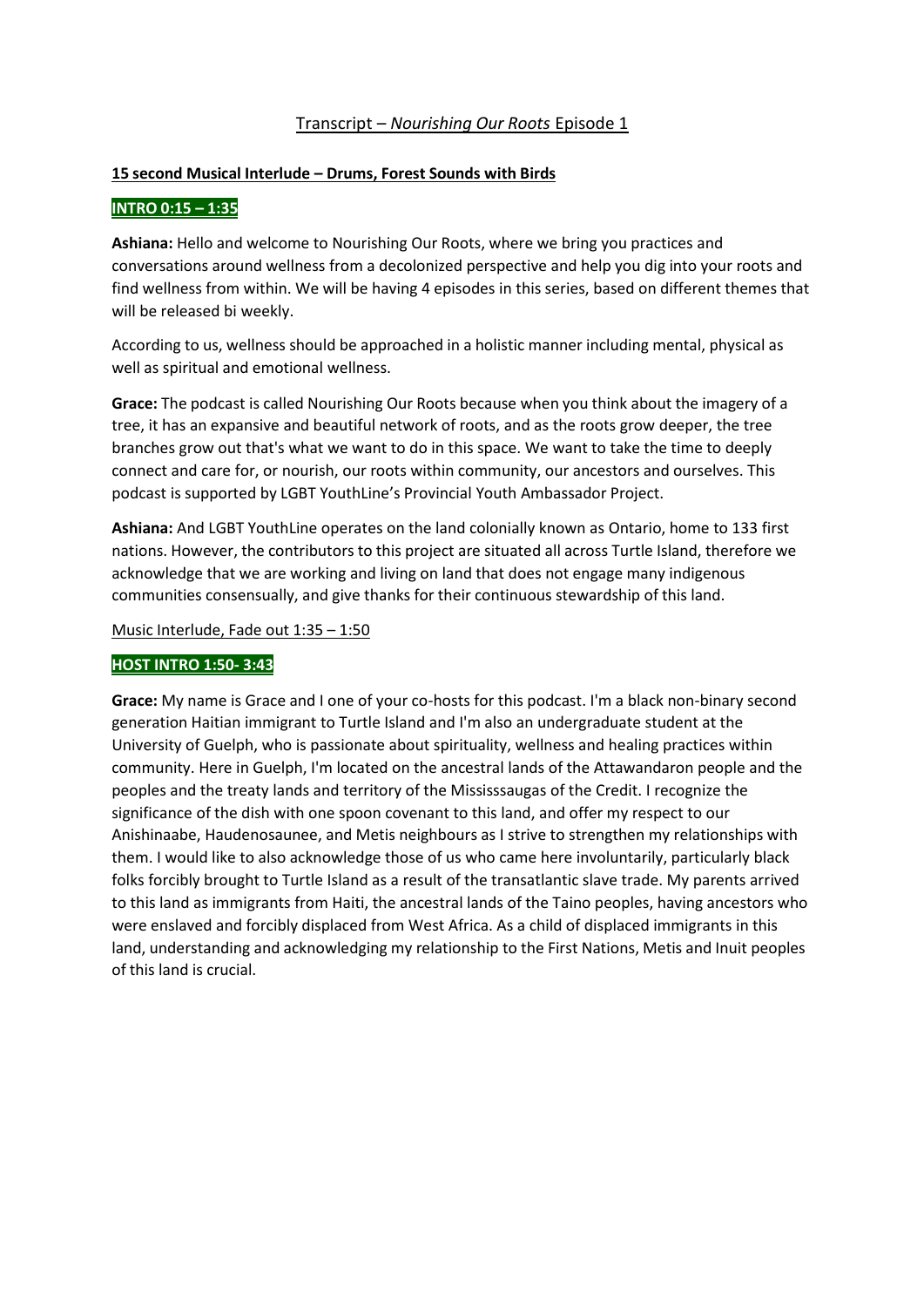**Ashiana:** Hello! My name is Ashiana, your other co-host and co-creator of this podcast. I am a gender non-conforming person of color, a recent immigrant from India, and a mental health champion, among many other things, currently residing in what is colonially known as Thunder Bay, in Ontario, which is the traditional territory of the Anishnaabe people, which includes the Ojibwa of Fort William First nations. And I also acknowledge the various contribution made to this land by the Metis people. We stand in solidarity and action with our Indigenous relatives against the past and ongoing violence committed by the state and settler colonialism. As we engage in this discussion of decolonizing wellness, we remember that our liberation and resistance is connected in creating futures centered in well-being, joy and community.

# **EPISODE/GUEST INTRO 3:43 – 4:43**

**Grace:** This is the first episode of the series, and today our theme is spirituality. Spirituality can mean many different things to many different people. My favourite view of spirituality is that it is a creative experience and a place for genuine expression. And that is the very reason our guest today recommends that we look into ourselves and our roots to find our own kind of spirituality.

**Ashiana:** Today our guest is none other than our very own, Gabriel Marie, who is an integral part of the PYAP program and LGBT YouthLine. They have been working in the not-for-profit sector for over 6 years, creating safer and more inclusive spaces for 2SLGBTQ+ youth. Being someone who identifies as neurodiverse, they're constantly dreaming of innovative and creative ways of making spaces more accessible and decolonizing, rigid corporate and capitalistic ideas of productivity. Welcome, Gabriel!

**Gabriel Marie:** *[Sung]* Yay, Thank you for having me. *[Laughter]*

# **FIRST QUESTION: 4:43**

**Ashiana:** Awesome, so right of the bat, we would like to ask you our theme question, which is about decolonized wellness. As a person who's already working towards decolonizing different aspects of society, what does the phrase decolonizing wellness mean to you?

**Gabriel Marie:** oh oh oh. Decolonizing wellness. Well, yeah, it really needs to be to be decolonized because it's very much been commodified, monetized, especially the whole concept of mindfulness. Seeing a lot of white folks, just really thinking that they're, like, Yogis, and it's actually like a very- It's like the idea of mindfulness actually comes from, like Southeast Asia right? So, just wanting to acknowledge that mindfulness is definitely a concept that has now been very much Westernized like that. But yes, so decolonizing wellness for me means healing intergenerational trauma through learning, connecting to and remembering my ancestors. And when I say remembering, I say it as R.E. dash M. E.M. B.E.R.I.N.G. (re-membering). So, remembering my ancestors, rituals, traditions, all precolonization. And I actually have like 3, like I have an image in my mind, I – I that – I have something that comes to mind when I think about decolonizing wellness and 2 words that really come up for me as well. So. Yeah, I'm wondering, is it ok if I share that with you, with y'all?

## **Grace:** Yes, please do.

**Gabriel:** Okay. So I'm not sure you've seen this, but it's this image, I'm going to put it in the- the chat. I'll try to describe as much as possible but it's called Lapu-Lapu in the battle of Mactan. So it's like this image this painting that's depicting Lapu-Lapu, which is this Visayan datu and datu, it means Chief, killing Ferdinand Magellan. And Ferdinand is this dude. This is from- from Spain. He's part of, like, Spanish monarchy who came into- to the Philippines in 1500s. And he was like "Hey y'all, like become Christian" And Lapu-Lapu was like "Ah no. We're not gonna be- We're not gonna do that because we really have our own like, belief systems. And so, Ferdinad was like well, "I'm gonna use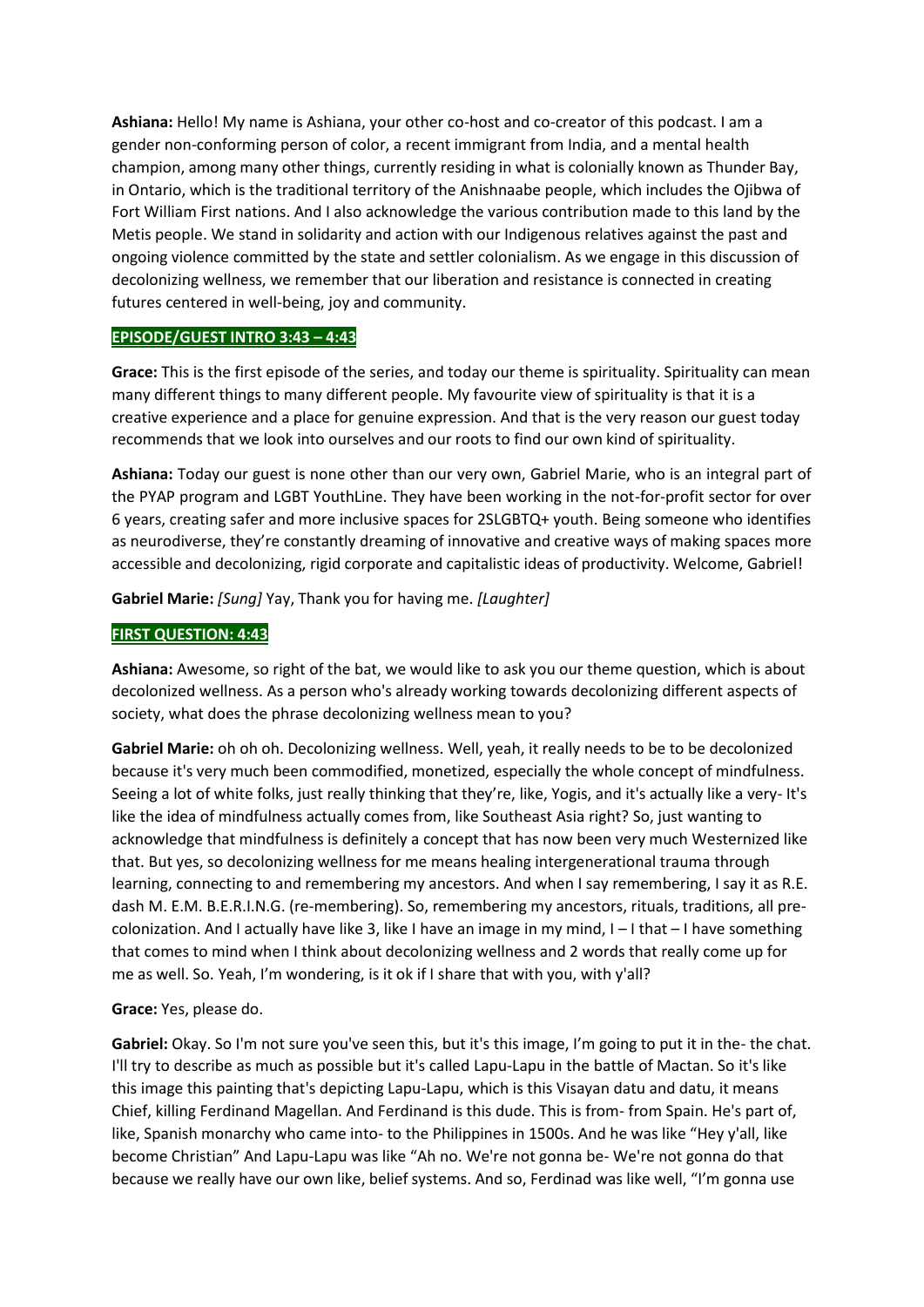force and we're gonna use modern day warfare during that time to kind of fight y'all". And Lapu-Lapu was like, "Bring it." And so Ferdinand brought it, and his ass was beat, like he was – he was done. They were using like a lot of like indigenous, like weapons, spears, and they were done so. So I love that image, of just someone being like no I'm not gonna follow whatever everyone else is doing. Conforming to this idea of like Christianity, this religion. I'm actually very happy with where I am and how dare you try to enforce this on us. So that's a little more like aggressive kind of imagery of what decolonizing wellness looks like for me, and also love the term kapwa , which in Tagalog like it can mean, I'm actually not too sure exactly what it means, like truly, truly. But it can mean, like both, like neighbour, some kind of like mutuality. And I remember when I was first introduced to this term, I remember, like, really thinking about it, It was just this mind fudge of just like Oh, my gosh! This is like the whole concept of, like non-duality of like questioning the conventional relationship between subject and object, exposure to socialized boundaries, questioning of me as an individual. It was like this, existential hole that I typically fall into a lot of the times. But anyways, Kapwa is actually very non-binary like it's nothing is one or the other it's just everything. Right? So it's- it's really weird. It's like makes me uncomfortable for the good for a good reason, because I'm so used to seeing things. As much as I want to be non-binary about my approach, I have been conditioned to see things in such binaries. And so. the more of like Oh, what it- what is it is actually such a good thing for me to really explore. And so that's why kapwa, is for me. It also goes into the idea of like the shared self.

So it's like this collective kind of like healing, knowledge, growth. So, seeing yourself in others, in beings and things. And when I'm saying like seen, I'm like being seen. Like not seeing curated parts of yourself, but like every facet of you as a person, the shadowy parts, the parts that are not as pretty and that's what kapwa is. It's just like, I see you, because we are connected your growth matters to me, and your growth elevates me. So yeah, I really like Kapwa and also Babaylan, which is spiritual leaders in the community, conduits of the divine. I think I shared with this with you all before. But yeah.

**Grace:** Thank you so much fo-r for sharing all that of Gabriel, and I just want to ask what were the 3 words again?

**Gabriel:** It. So the first image is a painting of Lapulapu in the battle of Mactan, Kapwa, and then Babaylan

**Grace:** Awesome, Thank you so much. That was- that's beautiful and I think also with what you mentioned around community that is such a decolonial thing to really reach for community and be in community and view-move away from individualism.

## **QUESTION 1 10:43 – 20:52**

**Grace:** So. Yes, thank you. So we had a very brief introduction to who you are, Gabriel. But as our first question, we'd like to know a bit more about your journey and your background, and what your story is so yeah, what's your story is, so yeah, what's you story?

**Gabriel:** Okay yeah, what's my story? So definitely so I'm Filipino. I'm one of 7 children, as you know. As many of you may know, Filipinos are very, very, very Catholic, because we've also been colonized. We've also been we have been colonized by- by Spain. So I'm one of 7 children. Parents immigrated from the Philippines, to Tkaronto where I was born. They're a very religious, my dad was a deacon at one point, my sister went to a convent to become a nun for several, several years. I was about to go to the seminary at a young age, but didn't make it because I was late, which is great. *[Laughter]* And we like prayed four times a day. We did like a 12 o'clock, 3 o'clock 6 o'clock, night time prayer. I went to Daily Mass, Sunday mass. So, so much like so much, like a lot of just that kind of exposure.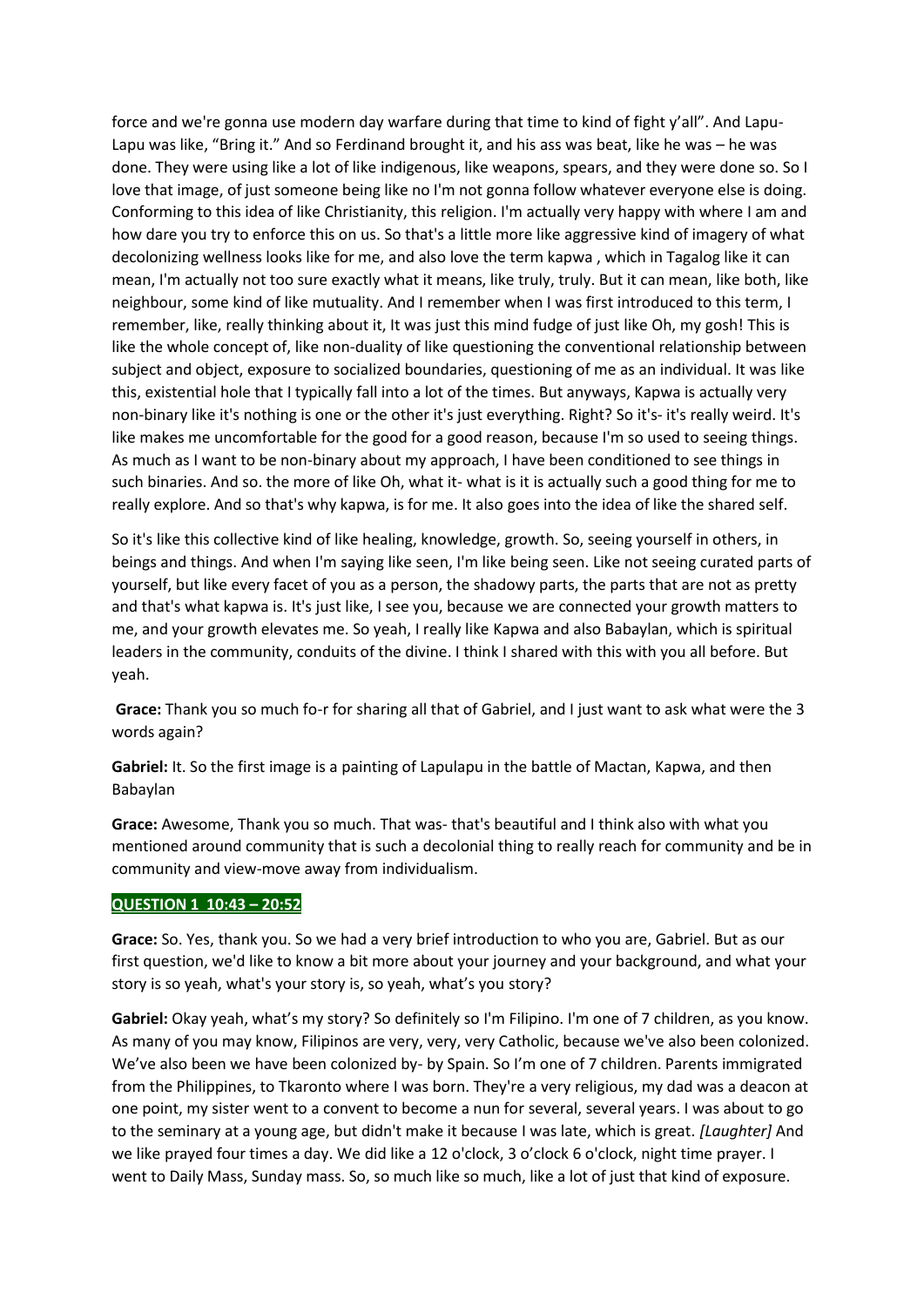Yes, so I've always like held shame about my queer identity at a very young age, just because like that's what was shared in the bible. And that's what was being explicitly said to me by priests, right? Like "homosexuality is abnormal" stuff like that. So, I've always held shame with that part of myself. I also was super interested in very like new agey occulty things, too, at a young age, but never like felt confident to delve into that, because again anything deviating from this very rigid structure that I was in just wasn't allowed and yeah so that's what's like my childhood.

It's just very like typical I would like I would say like typical Filipino boy kind of coming of age, and then high school. Still be very much religious. (I) was still very much like very Catholic. I remember during that time , that's when I became very like aware of my body and my gender. And I hated puberty, like I hated puberty. Like I- I also shared this with you all before in the pre-interview. But like I really wish that I was a woman like I hated being like inhabiting this body that was seen as like masculine. And I would like daydream and just really wish and like cry to be a woman. Like I thought that like God, would like, strike me with this transformative lightning that would make me into a woman. And I just wanted to be a woman so badly, and a lot, of that was because I wanted to be loved, right? And I wanted to I just expressed myself in a way that I wanted to but this was like another layer that I had to really fight against, because I was like,"Oh my god I'm gay, now I want to be a woman" like this is too much. Like it's like my parents would never. Would never.

And then in university that's when I was still very much religious. At that time I was I was no longer in denial of being gay but still holding onto the notion that my queerness was abnormal. And this is things that, like I was like saying, like it was so gross. I remember just being like yeah I'm queer, I'm like I'm gay, but you know like it's not normal. It was really fucked up. It was just like very like mindwashy, brainwashy stuff.

And I went to this Catholic group where gay men would congregate. And they would recite 12 tenants that encourage chastity and problematized like anus, essentially. Just like, you are abnormal. You shall not. It's kind of like the whole concept of like love the sinner, not the sin kind of thing. And so like the sin for folks who were homosexual was like their homosexual identity. So it was just like weird. It was like such a like a weird space where I actually remember, even though I was so- I felt very much at that time.

My head was hurting, because I was like this is. This is too much. Like, like so much self hate that I was experiencing. So self shame and stuff. So yeah and yeah I was just like so angry. I was so, so, so angry, and I remember, I exploded like in my early adulthood.

I started working at this not for profit and that's where I learned a lot of these late concepts around anti-oppression, anti-racism. And I was just so resentful and angry and sad. And I started doing things that were like, not very Catholic. [*Laughter]* And I Yeah, I just like hated the church. So yeah, I-I think I definitely went to like really self-destructive behaviour. And once I started like equalizing a bit more. I started pursuing that desire that I had when I was a younger kid. Of like, wanting to check out new agey occulty stuff, right? And so, I I started looking into that and it was really cool and very like a lot of it- a lot of things I was looking into were very like Nordic or Western understandings of cultism or spirituality.

But it wasn't until I met someone in my work, who is a Filiphinx person and I realized that my culture and it's history, ancient history, pre- colonization, was so rich with magic. I was like fuck, like all these concepts that are coming up now about like non-binary, gender non-conforming (folks) this was happening way, way, way, way, way before and it's just like really, like things that were, you know, like worshiped and seen as very wonderful and beautiful, like way, way, way back then.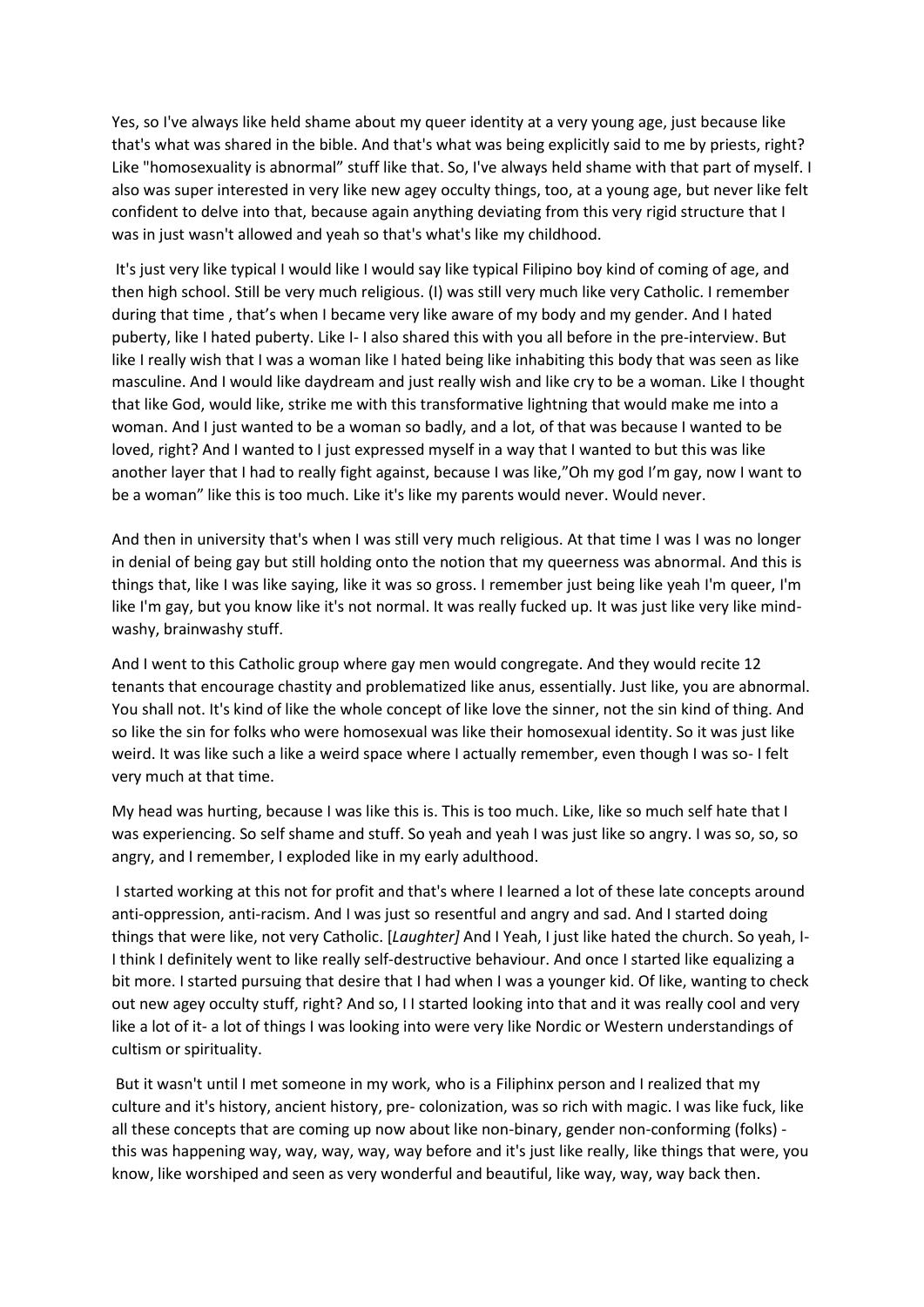So I started connecting more with my culture with my cultural spiritual community, started attending ceremonies, started learning about my histories. And it's so interesting because the things that I've learned through that like, being like such a devout Catholic, working in community, and now as like this queer, mad, neurodiverse, Filinx-Filipinx, spiritual person has all informed my growth and journey. And I know that sounds like, such a happy ending like tying a beautiful spiritual bow at the end. But I really feel like those darker, shadowy parts of my journey.

It has been so integral in like how I navigate my own spirituality, my own connection to my ancestors, my spirit guides, my angels, my like family and all those things. So yeah, so it was really long, I guess.

**Grace:** No, thank you so much for sharing your journey. and how you got here, and your story with us. I'm- I'm wondering what It was like. I myself, I come from a very religious like Christian family. *[Gabriel Mhmms]* And so I know that I struggled a lot when it came to distancing myself from the faith that I was raised in. So I was wondering what it was like for you?

**Gabriel:** Oh my gosh, yes, it was real tough. It was real tough. I remember, when I first moved back home at the beginning of the pandemic, because I was nominated by my siblings to take care of my parents *[laughter]* along with my other brother, too, who also is queer so the only queer kids are caring for the parents. But it was tough. I remember, I had my altar set up in my space. My dad came in and started throwing holy water around everywhere. I was like, I was like please don't. Please don't, first of all, get my cards wet and get me wet just like, do that outside. I remember I was like, I was like "what?" But my mom, on the other hand, is very interested in it. She lets me read for her a lot. Like she actually has her own oracle deck and so it's so weird because they're so like Catholic, and very rigid with some of their- with how they approach things.

But it was so nice to see that my mom was like, "Gabriel Marie, can you read for me?" and I'm like "hell yeah" like "Duh?!" And then just my dad just being like, "Yeah it's ok, like Gabriel come on, No please" It's kind of those things where it's just like they'll just say it like no and then continue eating. And I'll be like still shuffling my cards. But it was really hard in the beginning, but now they're coming around for sure.

**Grace:** Yeah, Thanks for sharing that Gabriel it's kind of funny. I- I have similar experiences with my parents. *[Gabriel Mmms]* But the opposite. So my Dad is very much the one who's like supporting me like going into like pre-colonial, like Haitian spirituality, whereas my mom's like "ahhhhh!" But she's- she's also coming around. So I'm glad that your parents have changed.

**Gabriel:** Yeah, Mhmm**.** Yeah.

# **Grace:** Yeah.

# **QUESTION 2 – 20:54- 21:57**

**Ashiana:** Yeah, yeah, it's like definitely great that you were able to reconnect with your own culture and discover elements that identified with your queerness within. Right? So anything more you can tell about your journey reclaiming the Filipinx spirituality?

**Gabriel:** Other than that- just like the person that really helped me through this journey was integral, and the people that I met along the way so like I mean is Sam and I meet Jen Maramba and Jana Lynn, who are so integral to that growth. And the reason why my parents are so, are a little more just like, okay, I guess. Is because the cards that I have, the deities that I look up to and research are all coming from our culture. *[Ashiana Mhmms]* so, yeah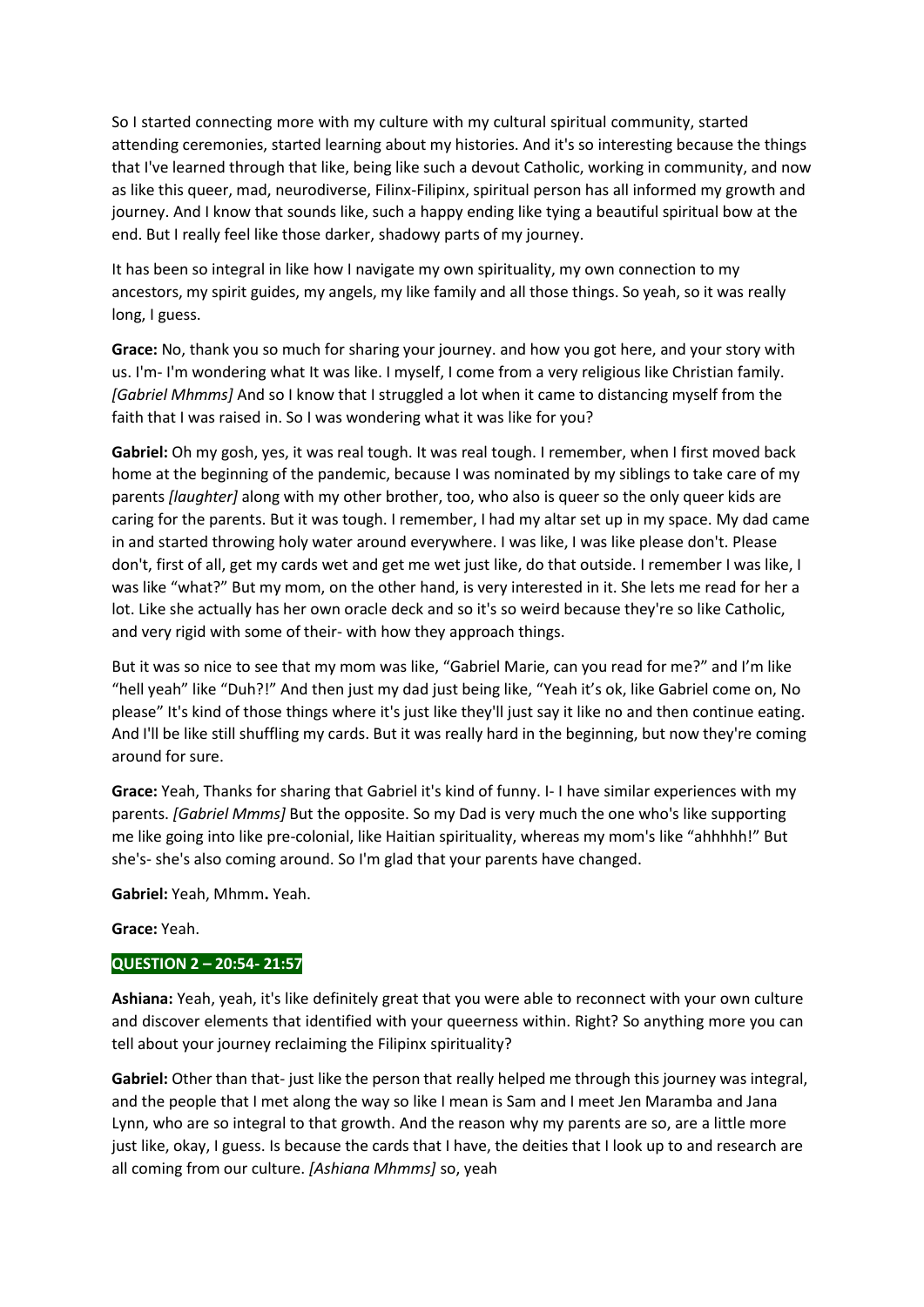## **QUESTION 3 – 21:57- 28:14**

**Ashiana:** Yeah. So I'm very much like interested in like this ancient culture, those stories. And like, deities, divine people, because around the world, you know, non-binary people have existed. The binary, gender binary is actually so recent, and, you know, made up. So if you have any, like you mentioned earlier, like Babaylan and other divine people like, if you can elaborate on that because I just love, those.

**Gabriel:** Yeah... yeah, like, the whole concept of non-binary I think it came into trend or came into awareness like the past 10 years. I think? But it's so interesting that, yeah like Lakapati. Yeah like these deities that were non-binary, that were Trans, you worshipped them. Like they were not just like deities or people that were just there. There were like people and deities that we worshiped and revered because of their- their gender fluidity and gender-gender non conformity, so actually, you know. So you put up in the chat like Lakapati, the dating of fertility and the harvest. So Lakhapadi's actually a two-spirit deity. So like they hold both male and female energies in their being, and just kind of oscillate between the two. It's like doesn't matter and they're very beautiful. Like they're just very like, like the harvest, fertility, the earth like that's what they're prayed to for and that is huge right? So it's like these deities that are are non-binary. They're not just like some side character or side thing it's like they are the like the person, the deity.

Also, I really love Sidapa, the deity of death. And it's so interesting. I've done so much research on Sidapa, and they never know if it's male or female, because they just don't care, Right?. It's just like Sidapa is this person who ushers folks into death, and death is like really beautiful for us as well. I also love Myari. Oh, so Myari is one of the sisters of Pala, the star Hannan, in the morning, and is the- they're they're demigods and they're- they're their father is Batala, who is like the big like who would be considered like Zeus of the deities in Filipino culture, Filipin-ies culture, The Filipino culture. And that's the deity that I pray to the most.

I actually have been doing a lot of like research on this deity called kamatayan the sulod trio, and they're also deities about ushering death. So there's 3 of them and I don't know why I've been so interested in this, but like the whole idea of death being centre of- of like our journey. I think it's also very decolonial as well. It's like nothing, it's like not scary. It's not something that you're met withwith like fire and brimestone, or whatever right it's more of like this is a journey that starts and ends and it's fine. Like impermanence is fine.

So yeah, I really love the Sulod trio. Because the Sulod trio there's a person who watches before the soul is born. Another- soul, another person, or another deity that ushers us into life, and the third deity that makes an agree with the soul of the newborn about the way they will want to live and pass. So- so it's so real because it's like death has been with us, not only at the end, but from the beginning and through our life right? And it's just like I think that's very- like I like that. I really enjoy that. So yeah.

**Grace:** With- with what you've mentioned around death, I feel like that's such a big thing when it comes to like capitalism, could colonialism and just controlling people like I feel like this fear of death that has been created, and death and this heaven and hell and things like that are very, much, very much colonial, and very much means of control. So I love that. Sharing of that deity with us, sounds so beautiful thank you.

**Gabriel Marie:** Thank you. Yeah, like It's just like I feel like there's so many people who are afraid of death and just want to live forever. So they just live life as if they're gonna live forever. And or like, if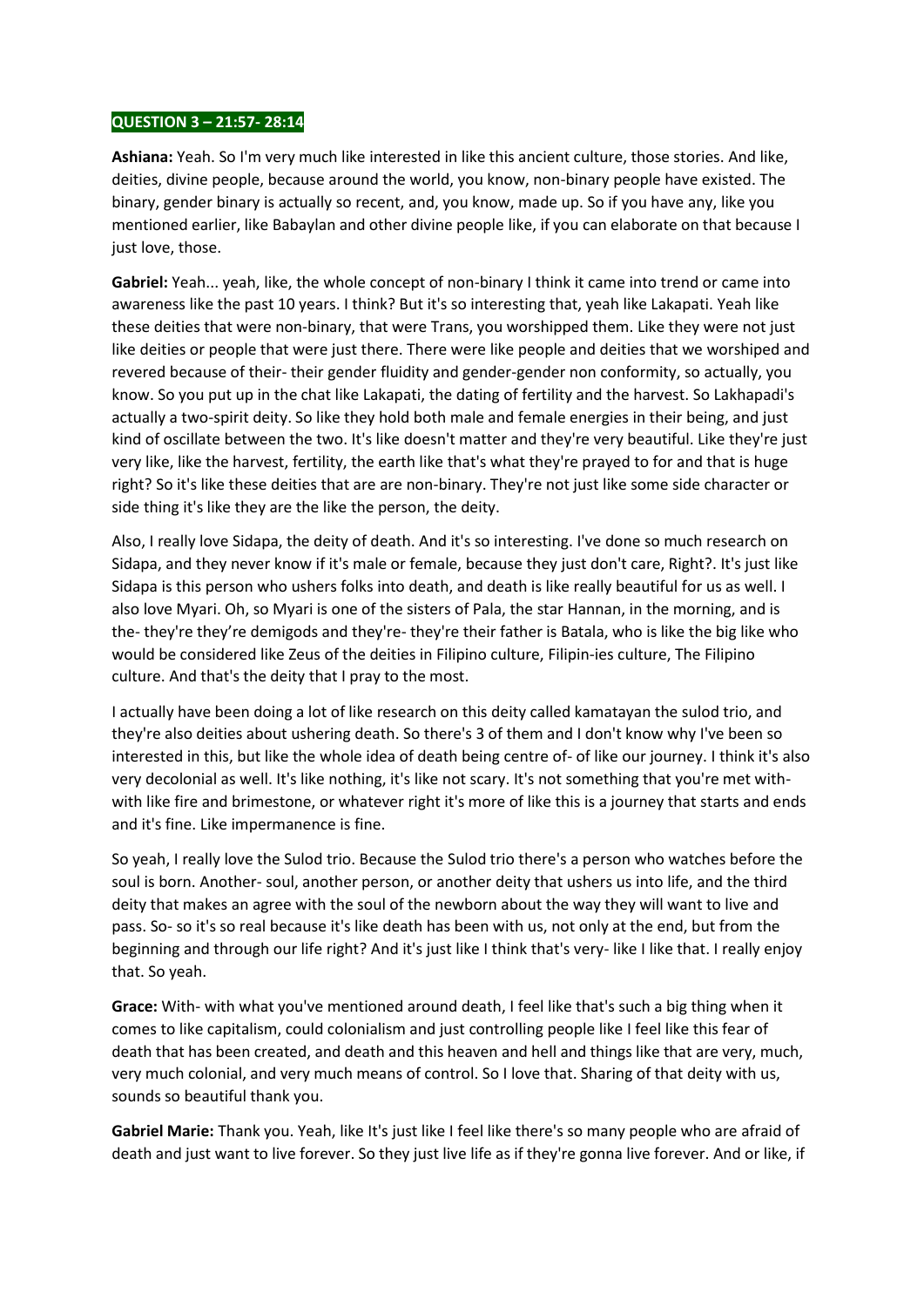they're gonna pass, it's like they don't think about like consequences, or whatever of like what the impacts of their actions, will be. It's just it's just very like it's Yeah, there's so much here.

**Ashiana:** It's the yolo concept right? *[Gabriel Marie laughs]* You only live once? But in most ancient cultures, we say the opposite things. It's not. No, this is not a single life, You- you know we believe in rebirth or the permanence of the soul. And that, you know the soul is still existing even after you know, the death.

**Gabriel Marie:** Also just like, cycles are real. Right? Like cycles happen like I think it's just what it is. So I mean it's enough is like nothing is permanent, and that's so freeing and scary at the same time.Yeah, cause I feel like there's such an obsession with permanence, like if I have this- I want it forever. This is my like is something about permanence feels like you own something, but it's like no, you don't own it. *[Laughter]* So , yeah.

**Grace:** Yeah, then ownership goes back to colonialism. Whoo so yes, definitely all these themes like connect.

### **Gabriel Marie:** Yeah.

## **QUESTION** 28:14 – 30:35

**Grace:** I'm wondering what felt the most euphoric about the journey, like what's one thing that feels super euphoric about your journey of reclaimed Filippinx spirituality.

**Gabriel Marie:** I think it's when I gather with my spiritual like cultural community. And when we're like introducing ourselves into that, in ceremony. Or opening a circle. The parts where we introduced ourselves, and invite spirits to join us, is so euphoric for me. Because it's like I'm, remembering who I am, and like where I come from. And so how I start, how I open my- my ceremonies, my circles is like, my name is Gabriel Marie Borromeo Bacani. I'm the child of Arturo Bacani, or Terresita Bacani.

I, I would like to invite my angels, ancestors, spirit guides. My light family, including Tita Oma and Emanuel Marie. It's just like remembering and then anchoring myself. I'm like Oh, this is who I am. Like, I'm the extension of ancestral knowledge, ancient ancestral knowledge and wisdom, and connected to future generations, and so that part just feels very like endless like I would describe the feeling as endless and that's like very euphoric for me. It's like no longer being bound by things that I can't even begin to comprehend, and I like that. Like I like not being able to comprehend everything, and just letting it be. Which is so hard for someone who's neurodiverse and like mad right? It's like, it's just wonderful, and hearing other people talk it just feels like a symphony of just- of just like it's so, it's so hard to articulate, it just- it really sounds like music like this harmonious like music. I'm just like, Oh, this is who we are, and this is like how we're going to exist.

Our existence is, is good and helpful. Even the parts of us that aren't so nice and also, it's going to help future generations. It's just like, it's a really nice. Yeah

**Grace:** I love that imagery so much. Thank you for painting that beautiful picture for us.

## **QUESTION** 30:35- 34:00

**Grace:** So you mentioned remembering a couple of times. So I'm wondering if you could describe what remembering is, and the role it's played in your life?

**Gabriel Marie:** So I heard about this term from Jana Lynn so it's the same person created the kapwa deck that I have. And it's basically society, and just the place that we live in the systems that we operate within have dismembered us. Right? It really feels like parts of our own bodies like doesn't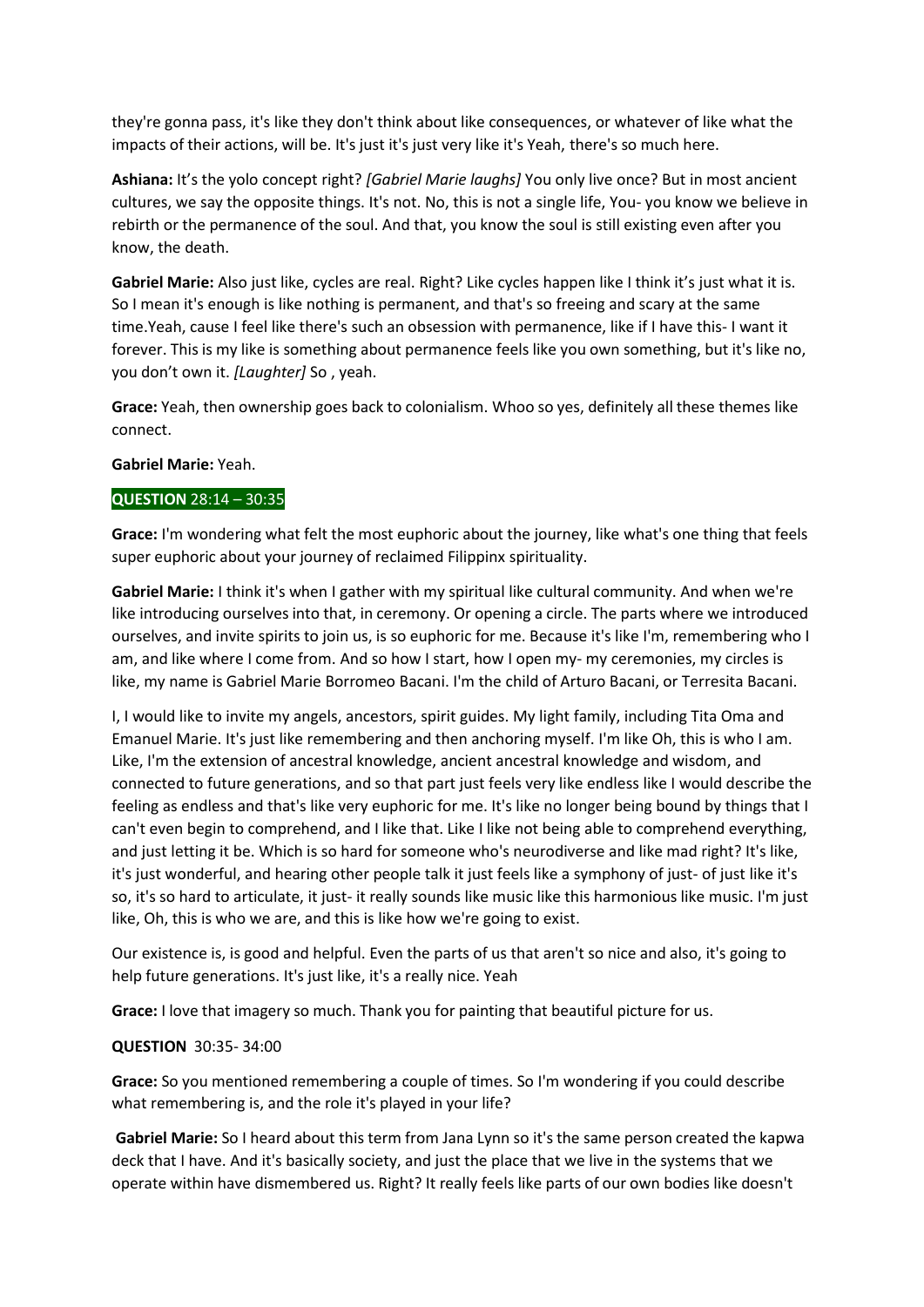like our spiritual bodies, our emotional bodies. Our spirits have been, like, taken apart piece by piece. Being like No, the system is not is not for you so change. Change your body. Change how you kind of come into the system. And so remembering is like putting these pieces back together and being like Oh, it's not me that's messed up. It's the system, kind of thing, right? And so I'm remembering who I am by connecting to my history to the legacies, honoriing my ancestors, and putting those pieces back together and being like I'm happy that I don't fit into the system. Like I'm happy that I'm putting my pieces back together. Because that's how I know that, like lapulapu fighting, like, Ferdinand, that's what I'm also doing. I'm like Oh, no. No, no, I'm not gonna just like be like "Yes, let me be indoctrinated to this religion because I want to live in this way". But it's more like "Oh, I want to fight" and so that's like my form of resisting against these systems and structures is by putting parts of myself back together.

**Grace:** Thank you so much for sharing that.

**Gabriel Marie: Y**eah. Thank you for listening.

**Ashiana:** Yeah, that's that makes a lot of sense, when, especially when you talk about dismembering right? That I find so much truth, and that it's like you know you have lost parts of yourself, and you just don't, you know there is something missing but you quite don't know what it is.

## **Gabriel Marie:** Yeah.

**Ashiana: S**o yeah. It's, it's really thought provoking when you put it like that. We need to re member ourselves.

## **Gabriel Marie:** Yeah.

## **Ashiana:** Yeah.

**Gabriel Marie:** Yeah and it's also like, because I'm so used to masking right? And sometimes I'm so unsure like, has the mask fused with my face right? And so it's even like hard to remember like what my face is. And like who I am, unmasked. And so like it's just so sad (*laughter)*, to know that, like I've tried. And also so many people have tried to fit in a system that was not made for them, do you know what I mean?

It's just like it's so sad and so like finally knowing that like Oh, no, no! No, I need to just like see the parts of this mask, identify it, so I can take it off. So I can be like I'm done with this mask. I could just be like who my ancestors dreamed of me being.

**Ashiana:** Yeah, And I think, yeah, that's why like spirituality can be such a beautiful platform of like deep connection with others.

## Question 33:58- 36:38

**Ashiana:** So how do you like? Currently, now you have, like, you know, turned. (*Laughter)* How do you currently connect with your family members or community through this new found form of spirituality?

**Gabriel Marie:** So I have a dambana in my room. So a dambana is like a shrine or an altar that I've been treating longest ancestors and I pray in front of it. I speak to them, I-I-I always feed them. I know they love Filippino food. So I make sure to give them some good Filipino food. Every time like I make, karne ng buto, which is like this beef stew. I always have a little bit of stew in a little bowl that I place on the altar. I know they love fruits, too, they love fruit. So I always get like a nice little clementine there too. So yeah. It's really- it's very nice to be hanging out with your spirit family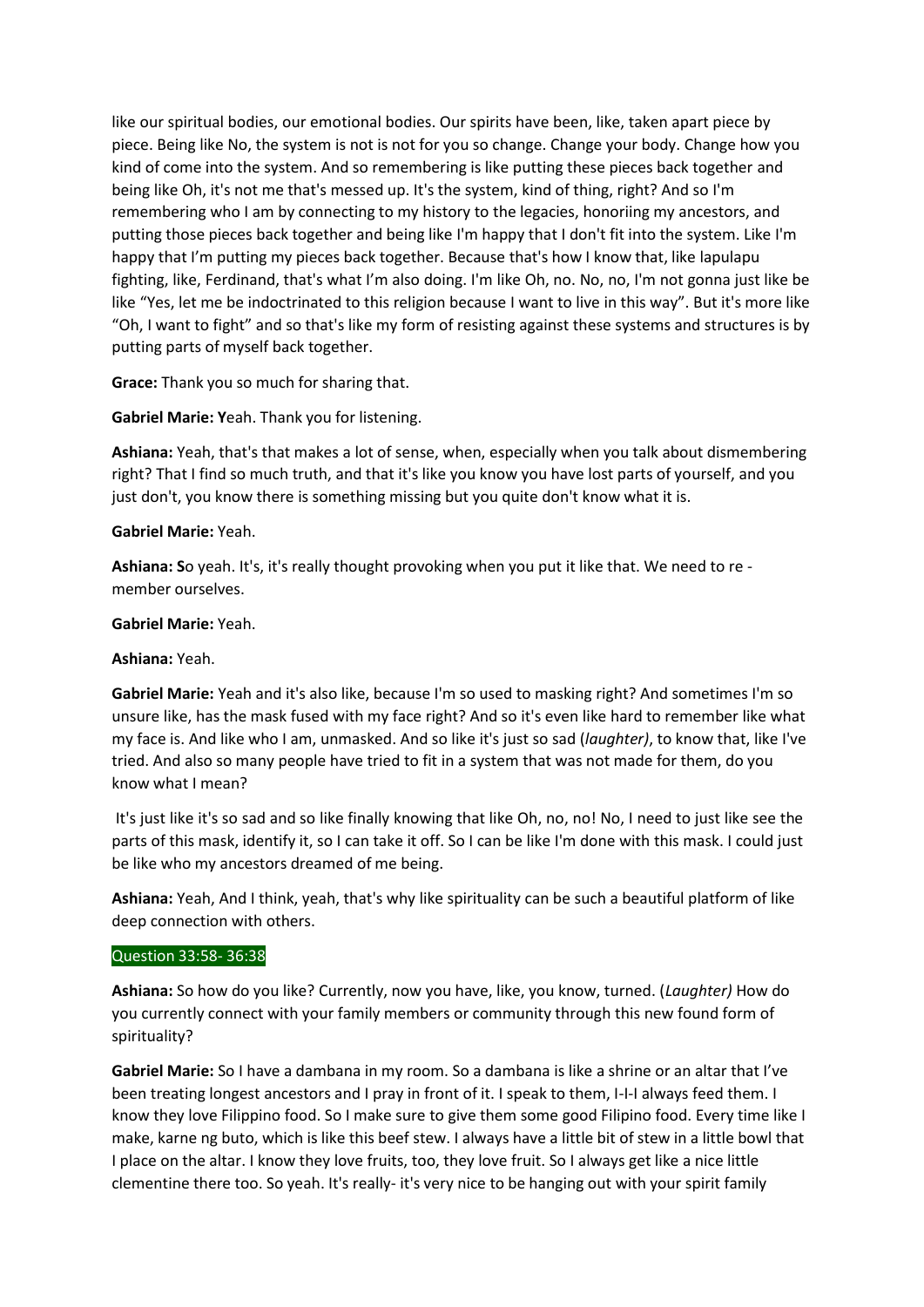through the altar like, lighting the candles, dancing in front of it like, before we recorded. I was saying Grace thank you for that idea of dancing naked in front of the altar, because it's amazing. And that's actually helped me so, so much with how I view my body too.

This was actually what Destiny has shared me before, and I found it like so wonderful too, was like my body was the build up of my ancestors right? Like my nose, my cheeks, my hair, my eyes, like these, are all beautiful because they are coming from my- my people. Right? So, our people, my Kapwa.

So Yeah. I just began to, like, love it. And I went from like hating my body, to body neutrality. Now it's like body love, or just being like this vessel is real, is real cute.

It's real nice because (*Ashiana laughs)* I see this from the other babaylan in the past.

So yeah. So dancing in front of the altar has really been helpful, and also the pulling tarot cards. Writing. Writing spells has been really fun. Holding ceremonies, full moon, new moon, waxing (*Ashiana Mhmms)* waning, all that stuff. I love the moon. Oh, my gosh! And just like connecting to that earth. Yes, connecting to the earth. So. Yeah, those all have been really helpful.

### **Ashiana.** awesome.

### QUESTION 36:38 - 39:01

**Grace:** Can I ask you to describe 3 things? *(Gabriel Marie Mhmms)* I can repeat them, if after, but writing spells, and then also separately, like what it means to connect with the moon and the earth, and what that looks like for you?

**Gabriel Marie:** Yes. Oh, my gosh, Okay, so writing spells for me is very like I always do when I'm high or just like infront of the altar. Kind of, usually comes up with- through prayer or talking and then things just come to mind of like this is what I pray for. This is what I pray for myself and for others. And then it's like a poem that I recite and then I'm very intentional with how I recite it. With the things that I have in the space, when I recite it. The candles, the color of the candles. The crystals. The- the way that I- the direction that I face. Like everything, is very intentional, so usually comes from that prayer of like, this is what I desire and this is what I want. And that's been very like transform- transformative for me to do, because I've been taught to feel selfish when I desire or want something. And I always feel like I can't have those things. But being like no, I want this, and I desire this, and I should have this. I deserved it. And just like writing that through prayer and being like Thank you. Thank you. Thank you. Thank you. and making it happen just positioning myself in a way that is, like relevant is, is how I write spells. So yeah.

**Grace:** That's amazing and even like the word spells, you know? It's, you know, spelling and like writing and like speaking (*Gabriel Marie Mhmms)* like it's all connected, so- cool

**Gabriel Marie:** Yeah and prayers. Like I remember Catholic prayers. Like saying the Hail Mary or the Our Fathers. Those are spells. Like in that like, we are drinking the blood and eating the body, like how? *(Ashiana and Grace Laugh)* Like what?

And then that you're just like, no don't do that. Don't like write spells. It's like, ya'll are- ya'll are eating, eating someone's body, drinking someone's blood. So let's talk about that. (Laughter) Yeah.

## **QUESTION** 39:01- 42:50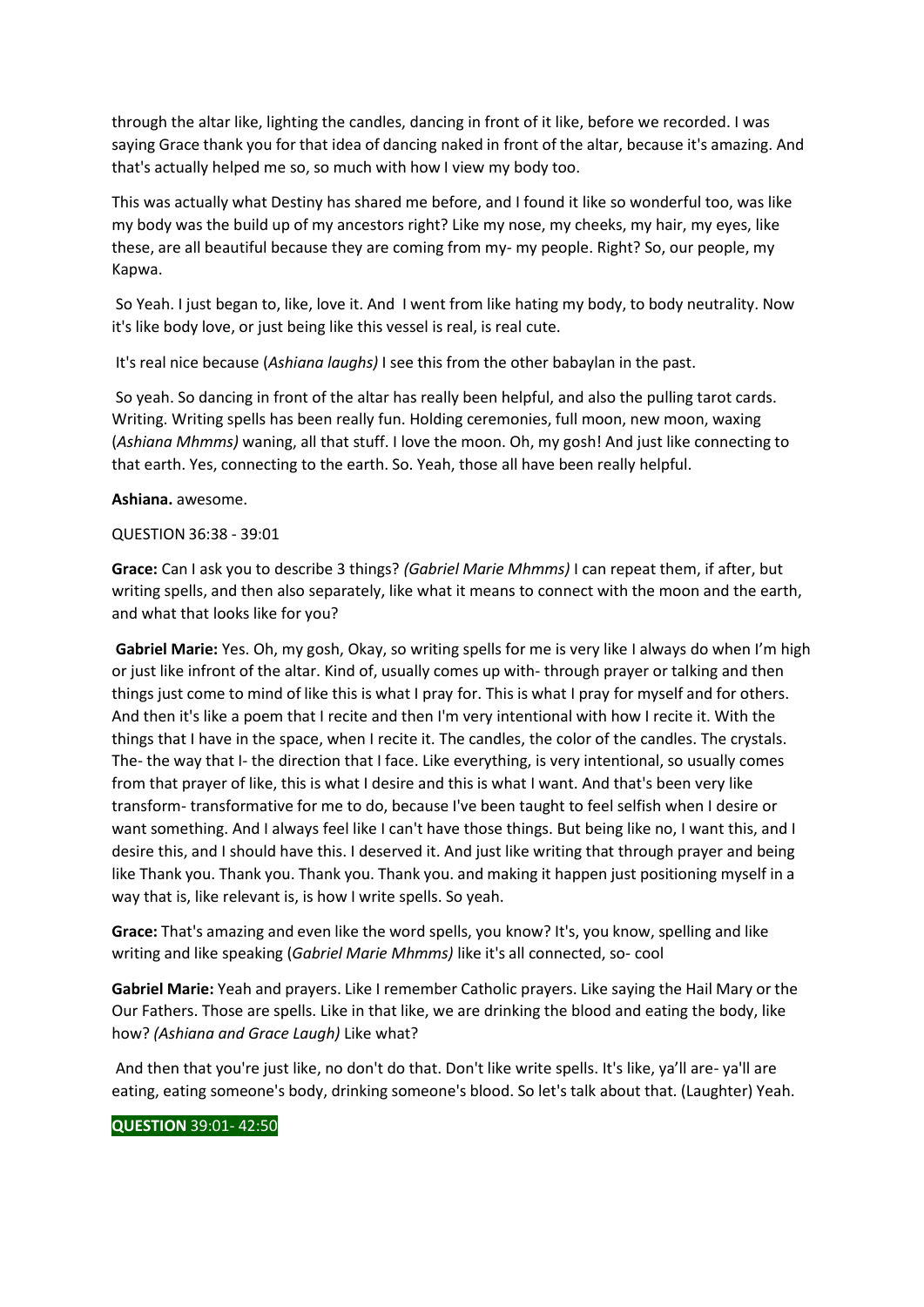**Grace:** Yeah. And then my second question is like, around moon. The moon and the earth, and you measure that you love the moon, and you love connecting with the earth. So what does that look like for you? What does that mean?

**Gabriel Marie:** I love the moon so, so, so much. And I think what I'm kind of projecting on it too, I'm realizing, is like. I used to love Mother Mary like, like feminine- femininity, kind of like matriarchical kind of archetypes. And the moon kind of represents that for me. It's like this feminine energy. And something about it feels very like, home. It feels like home, when I look at the moon. It's- it's like, it's, it can be so bright, it could be hidden by the clouds. It's always there, kind of casting like shadows. It's mysterious.

You never know what the moon is up to. That's like when other creatures and beings come out too, and the moon is like what like, helps that. The- these creatures, and beings to come out during that time, and it's so powerful too. Just how it controls the water, the- the waves, the currents, our moods sometimes, you know? *(Ashiana Mhmms)* It's very like – it's so powerful and it's so just like effortless. It feels like-like she feels so effortless and I love that. And I love that because I love that juxtaposition of some- something that is so gentle and kind of like soft, but is so powerful. You know what I mean? It's just like, I like that, that combination. And the moon is that for me, And I love shadows. I love, love shadows because I'm scared of scared shitless of shadows. Which makes me love it even more because i'm like, Why am I scared? I need to equate myself with the shadows. So yeah.

**Grace:** I call- I- I don't even know when I start doing this, but I would call her sister moon.

**Gabriel Marie:** Yeah

**Grace:** For a long time, yeah.

**Gabriel Marie:** What- If I could ask, what- what compelled you to call her sister moon?

**Grace:** I have no clue. I truly don't know. I cannot draw the line back. But I do know that, like when I was discovering a bit more about Haitian like spirits, and we call them lwa. I really connected with Erzulie and she is sort of like, the spear. She's like connected to the moon, and and so I don't know. I just saw her as like an older sister and so I guess that's sort of where the connection came from.

**Gabriel Marie:** I love that. Oh, thank you for sharing that I'm so interested in learning about other cultures relationship to spirituality, too. Because I feel like there's always connection and always learnings. Yeah, Yeah, so.

**Grace:** Thank you so much for all that you've shared Gabriel. Oh, my Gosh, it was so lovely to learn so much about Filipinx spirituality, and your journey, and just to be in this space with you, you are such a lovely person with great energy and I feel so deeply grateful and blessed. And yeah, so it was great to get to know a bit more about you, and how you were able to like, discover and accept your truth and your divinity.

(music fades in the background)

**Grace:** So that concludes the discussion component of our episode.

**Gabriel Marie:** Thank you both. I'm so honoured to use because I feel like I was just flat blubbering

**Grace:** Oh hell no! So we'll be back with our practice segment where Gabriel will share with us a spiritual practice that will help us connect with our ancestors.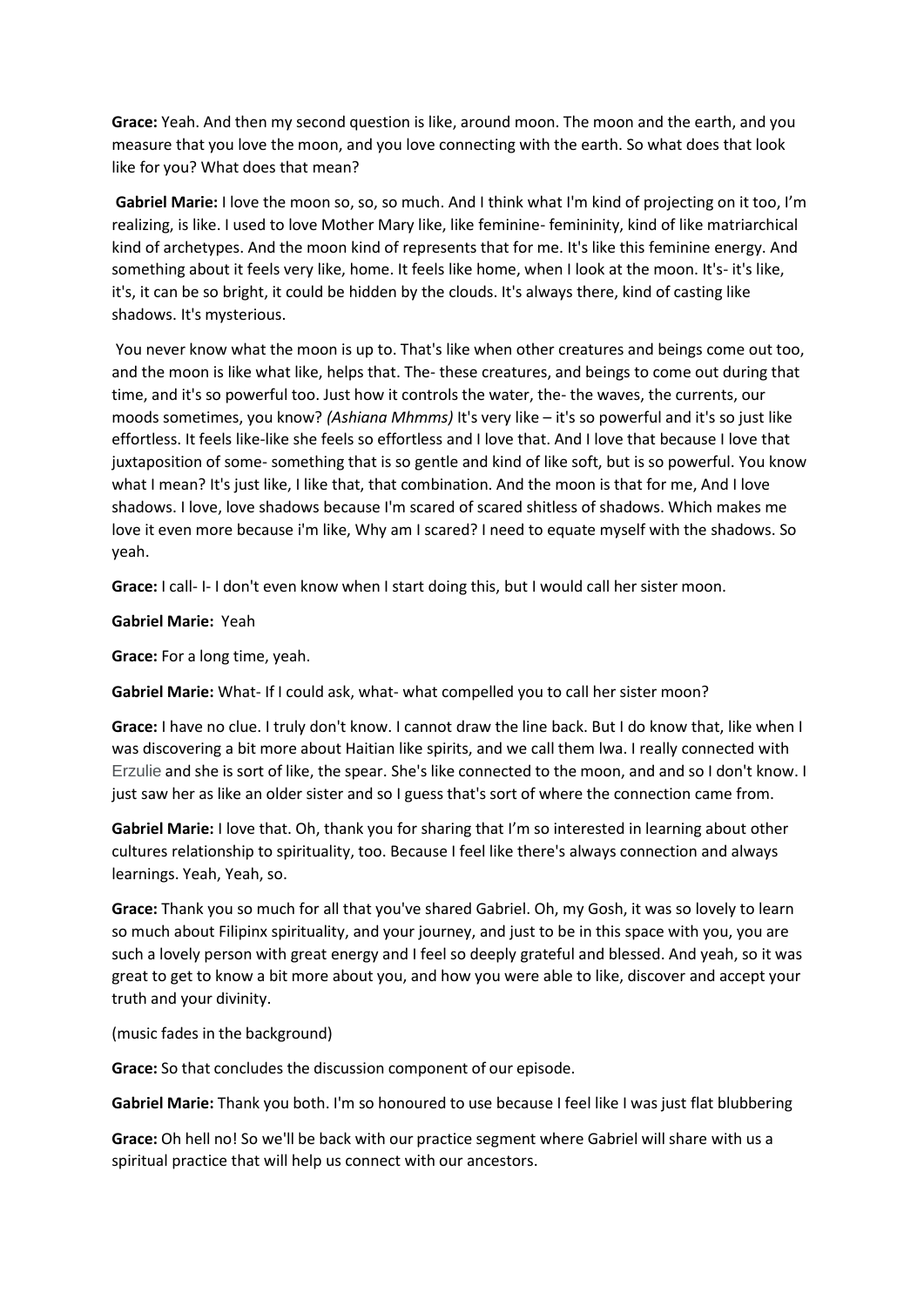Musical Transition 42:58 - 43:19

## PRACTICE 43:19 – 48:34

**Grace:** Thank you so much Gabriel for sharing your story, your wisdom and your knowledge with us. On this podcast we believe that stories are sacred. So we thank you deeply for being in and cocreating this space with us.

Now we are moving to the practice segment of the podcast. So, Gabriel, what practice would you like to share with our community today?

**Gabriel Marie:** (*Thinking sounds)* One practice that I really, really encourage you all to do is creating your own dambana, your own altar, your own shrine, and it doesn't have to be anything too fancy or elaborate. It could just be a simple candle with a few drawings or pictures or symbols that really mean a lot to you and your journey.

## **Grace:** Amazing.

*(All burst into Laughter)*

**Ashiana:** Is there more to elaborate?

**Grace:** would you be comfortable with like walking us through it (*Gabriel Marie: Yeahhh*) like maybe steps that you would take? And if you're comfortable with sharing like, maybe like a bit about the everlasting flower, because that was super interesting. Yes, so yes, if you could just walk us through, through the steps, take us on the journey

**Gabriel Marie:** A 100,000,000%. So I've always had altars in my own. I'm not sure, if you come from families that have altars.

**Ashiana:** It's a very common practice in India to have like a shrine, mostly in Hindu households. But it is still very common.

**Gabriel Marie:** Mhmm, Mhmm. So that's like, that's an altar that you could like, literally dance in front of, if you have a connection to it. How I created with my alter and what I really encourage you all to do is just sit with yourself (*laughter)* and- and like, talk. Like start talking to the beings around you, or to your ancestors just like imagine yourself being like, "hey, what's going on? How is it" and stuff like that it just asks like, what do you want to do want? What do you like? It can be like a simple as that, or actually doing research, right? Some things that have really helped me is researching the land's history. My culture's history and the people that I've really looked up to in my family. And through tho-that- through that research, and honouring of those, those that have passed. I've been able to figure like. Oh, my gosh! My Tita Oma loved, loved, loved like Kare-Kare, which is this, this dish on my altar. And then from there just things started like developing. Like I used to have this angel that I that I used to always like hold whenever I was scared when I was like a young kid. I think my ancestors would love that on the altar. So I put that on my altar. So it's very like there's no one specific way to create a sacred space.

It could be super small, it could be super big as long as you have this, this little like thing that you could come to. And be like I'm gonna connect with my spirituality, with the spirits around me, my ancestors, all that stuff. And I also remember to someone created to go, a portable altar. It's just like a box where they put in like a feather, a stone, and an image of someone that had passed away, and that was their altar. And the beautiful thing about that, is that it's very safe, too. Right? Like you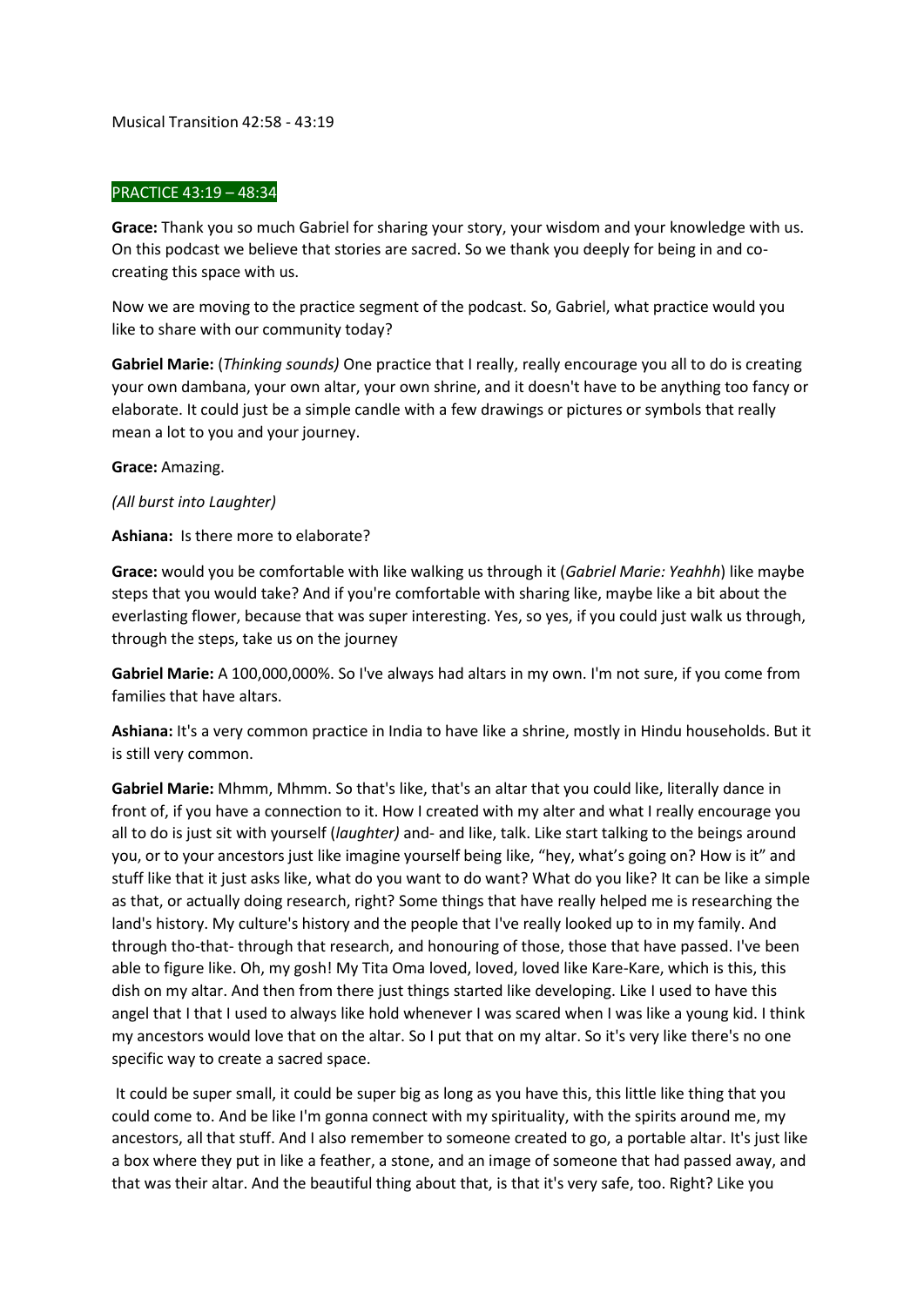don't have to have it exposed in a space where you don't feel like you could practice this kind of spirituality. You can also take it with you everywhere you go as well. So really just taking time to sit with yourself and with the things, the beings around you, and being like, how can I get to know you better? Like it's so, it feels very like nebulous just to be like "I'm gonna get to know you better" kind of thing. But like honestly is so good, it's so scary and thoughts just come and it's like just, just go with those things that are feeling right to you. Oh, it sounds very generic, but really just sit with those things, do your research. Get to know them better. And create an altar. Like one thing that I love, though, is candles. I think candles is always a must in an altar for me. For me, candles are like a representation of all the elements, like the wax is like the earth. The wax that melts is the water, the fires is the flame, the air that comes from the flame. And then, I think, like you need all those elements to kind of activate something and to honour also the elements. So yeah, as long as you have a candle or something that represents the different elements, you can use symbols, just having that in the space. And dance in front of it, like dance! Light up the candle, dance in the dark. Get the candle light, like it's great! Yeah.

## **QUESTION 48:34- 51:21**

**Grace:** And I- you mentioned. Yes, you mentioned sitting with yourself and sitting in front of the altar and waiting for things to come. Is it- Is it like waiting to hear from ancestors? And what waswas that like for you, when you first created your alter and first like sat in that silence?

**Gabriel Marie:** Oh my gosh! I can never be- yeah. I remember, doing it. I do it when I'm smoking, but I remember before I hated it. I hate just, silence, I feel like it's so awkward. And also when I'm like please like, say something, tell me something. It was really painful. So it didn't really like happen the first time I did it. But I think when I started researching, that really prompted more like those discussions that I- I feel like I had with the beings around me. And also just like accepting that, yeah like this is uncomfortable. And that's it, kind of thing right? It's just like it's just like, yeah, it is uncomfortable and that's life, kind of thing. It's just like, and then just things just come in like where I'm not yeah. I'm always trying to...

**Ashiana:** Yeah I think you like it's at some point, you know you have to get comfortable with that uncomfortable feeling of like sitting with yourself and in silence, and I think only I mean, it's my perspective so it's only once you are- you accept that for yourself can more things flow into you, right?

**Gabriel Marie:** Yeah, and literally like just lighting a candle, staring at it. Like that's already so spiritual, do you know what I mean? Like, that's already a way to connect to remember like that's enough, right? And art, like creativity is so, so such a great conduit of connection to spiritualspirituality. So like drawing, writing poems, singing. I love singing when I'm also in front of my altar. (*Ashiana Hmms)* spinning around movement. Yeah, like yeah.

**Grace:** One thing I- I saw this actually on instagram. There was someone- there's someone I follow who is Hawaiian, and- and they were like doing this, this practice of like. I think they were burning incense, or sage and they were like controlling the smoke coming out of it, and I thought that was so cool. So I would just stare at smoke and i'll like--

**Gabriel Marie:** Yeah!! Oh, my God, yes, yes, that's wonderful. And that's like you can actually like divine a lot of stuff from staring at smoke or a candle flame.

**Question** 51:21- 1:07:13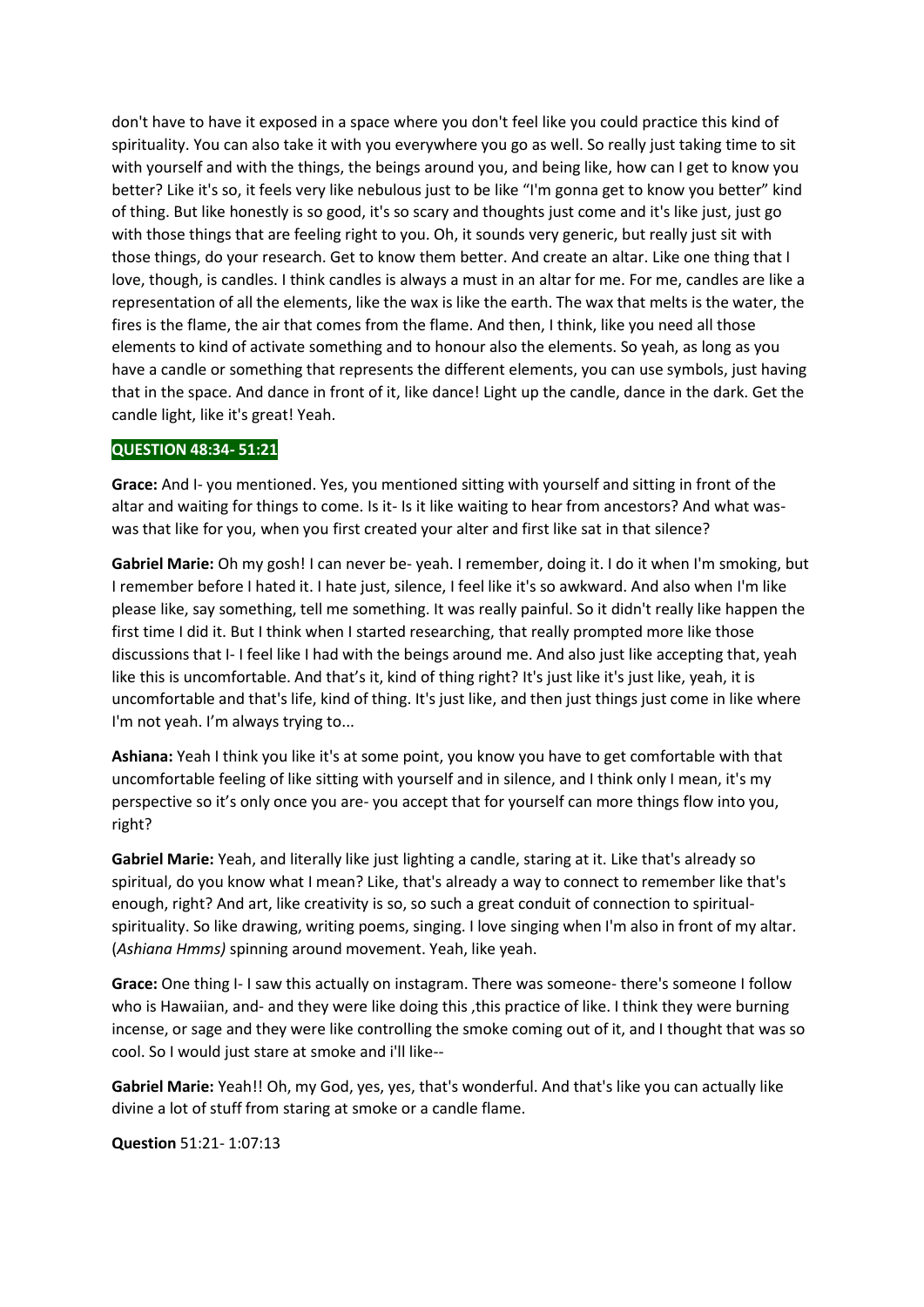**Grace:** So I was wondering what the significance of, so in the pre-interview you mentioned that you have at your altar, or you've had at your altar the everlasting flower. What's the significance of that for you.

**Gabriel Marie:** Oh, my good! Oh, my goodness! Yes, yes, yes. Okay. So I remember it was and like, my partners- part of like my partner's friends like centrepiece- the flower there, and it's called the everlasting. I was like Oh, I'm- I like it's nice and I remember I was a ready to like dispose of it. But because like but I just like love like dried stuff, because it's something about it just feels really nice. But my mom was like "Oh, my God that's from the Philippines that flower" I'm like "What?!" And I was like "Oh, my gosh!" So then I just have it on my altar. Everlasting. And it's just like "Oh, my God that's from the Philippines, that's from my home country." That's like, yes, I just have it on my altar.

**Grace:** That's awesome, I need to get some dried Flowers.

**Gabriel Marie:** It is easy to dry yourself to like, just press it against.

**Ashiana:** A book yeah, we used to do that as kids. Alot

**Gabriel Marie: Mhmm.** Yeah. So I how do you practice spirituality both of you?

**Ashiana:** So for me. I think, I just talked to everything like you said talking to the moon, you know, when it's full moon. I just go out into my balcony, have a conversation with the moon, and like, be like "Oh, where are you like? I've been waiting for a bit" *(Laughter)* And just have some random conversations. I don't have an altar as of now, but I'm definitely planning to set up one. I have like few things already in my mind, what I want there. And now that you've talked about incense sticks. That was a big thing when we were kids back in India, we used to always- because it's a very common thing in a household. We used to always play with it. Like go into a dark room and swirl it around, and to do like you know various things like that. So I'm definitely gonna get me some incense sticks as well.

**Grace: F**or me, what do I do? You know what? I had an altar without even knowing it was an altar. (*Laughter)* And I feel like- I feel like it's so beautiful because I feel like creating these altars is such like a -I don't know. I don't in my perspective it's just like a natural thing that so many cultures seem to just have, and and so I feel like there's some sort of weird inclination of humans towards creating these altars. So I think that's really cool. I have candles, lots of candles. And yeah, and I would put like also a lot of like my makeup around there. Like in the same area, which I think you know, connects a lot to like creativity. And whatnot, and I think that makeup is like what are the rituals I mean, I don't wear a lot. I only wear eye shadow, but, like I like to wear very colorful eyeshadow. And so, yeah, I think I think. And what I do about that is yeah. And I like to like the candle and put on like traditional like haitian music and just like dance around. *(Laughter) (Gabriel Marie Mhmms loudly)* With no like, What's the word? With no...

## **Ashiana:** Abandon?

**Grace:** Yes, that's the word, abandon. Yes, dance around without abandon. And that is one of the practices I really love. Yeah. I've been wanting to connect, like I mostly connect with ancestors like through the music, and like waving the stage stick around and like calling to them to come into this space with me. *(Gabriel Marie Mhmms)* So that's that's all really exciting.

**Gabriel Marie:** Yeah. I love that you mentioned like getting ready for- for that like ritual. Like, like getting ready is part of the ritual like putting on colorful makeup, and that, like I think that's so fun and kind of important to me to because it's like, I'm gonna hang out with my ancestors and spirit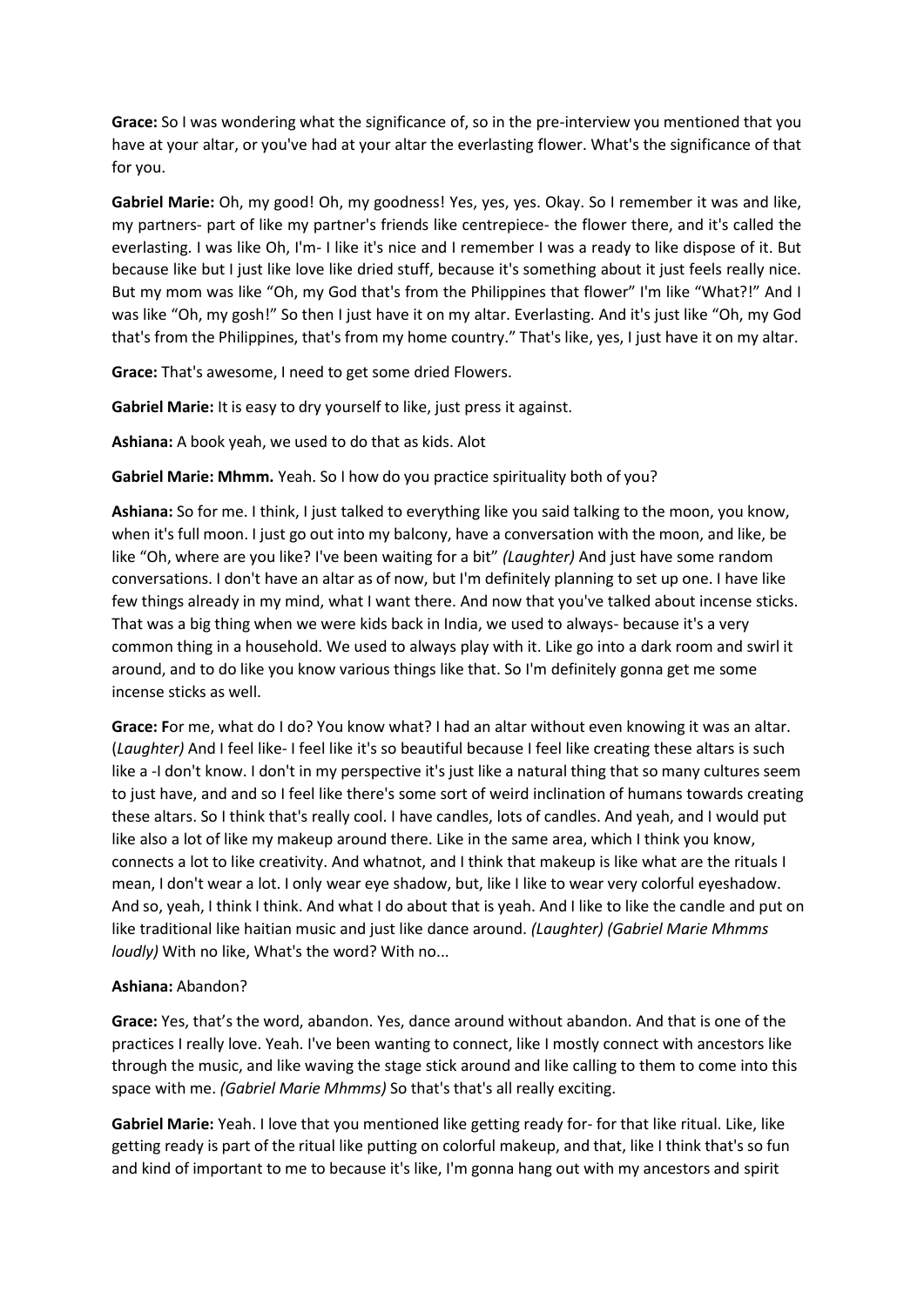guides. So I want to be, I want them to know that I'm like dressing up for them, or getting ready for them. I think that's really, really beautiful.

**Grace:** And with that like in the pre interview you mentioned liberation through movement, especially like when it comes to like stimming and like, and all that. So I was wondering if you want to talk a bit about that.

**Gabriel Marie:** AH Yes. Oh, my gosh being someone who's like super- just has been masking so much. (*Laughter) And* also very subconscious moving in ways that feel good, and may not look the prettiest conventionally, is so liberating, even like making sounds. Like, I remember there was this one time where I was wailing, like wailing, which I never do like normally, but it was such a good release of like my- my body, like it was a release of something I know, for sure. So yeah, like movement is very liberating, and it's a great release of things trapped inside, and I feel like doing that in a way that's feeling very like, like in a very spiritual way is so profound.

So yeah, it's- it's so, so fun to move. To move in ways that, like I just want to not- feeling like someone's watching me, like like external like people.

**Grace:** Yeah and I feel like that's like hugely decolonial within itself, because we're so policed about how we're allowed to talk, especially when we're talking about like queer and trans people of color. Like how we're allowed to like talk and express ourselves and what we're allowed to wear, and how the ways that we're allowed to like, move our bodies, and things like that. And so I- I love that, incorporating like free-flowing movement into spirituality and letting that be a space of strength.

Gabriel Marie: Yeah, Yeah! And like free flowing of emotions, do you know what I mean? Like it'slike that's so like fuck you to the system.

It's like I will cry. I will like weep, I will wail and I'll feel good. Like it's not something I'm gonna be ashamed of. And I also just want to mention, too, that I know using sage and the shell, I know that definitely comes from like indigenous cultures like indigenous folks, and so like always thinking about ways that I could, thinking about my relationship to those to those materials, to those like magic magical materials. So I know like for me, I haven't been using sage a lot, because I know I wouldn't be like more ethical with the way that I go about things. But I always make sure that this sage that is being used as always given to me by other indigenous folks, or yeah, stuff like that. And like what I use now is like,eucalyptus, it's like dry eucalyptus, which is really great, and also cedar, which is also very wonderful to- to utilize and a lot of like resins. So, yeah, I'm always like trying to think about what is my relationship to these magical items and materials, that I'm utilizing in my- in my work in my spiritual work.

**Grace:** Yeah, yeah, and like in using these materials making sure that you're acknowledging, you know, the ancestral folks of this land whose relatives are still on it, and like still growing. And so Yes, absolutely Thank you for mentioning that and as we close, I just want to ask if there are any tips that you want to share with folks for creating their altars. Any last tips?

**Gabriel Marie:** Okay, one thing that I would, would be really helpful, because other than doing the research, sitting with yourself and your own thoughts and the beings around you. Another great way of doing it, is just going for a walk, in nature. A forest is always great to- to go into. And just asking the forest like, " Is it okay if I come in?" " Is it okay if I pick up this stick?" And just placing that on your altar and like, when you get like the- the forests consent and you'll feel it.

Just bring that stick with you to the altar, and just like having that as a reminder of your connection to the earth, to this- to spirit and knowing that this is something that you'll need to return one day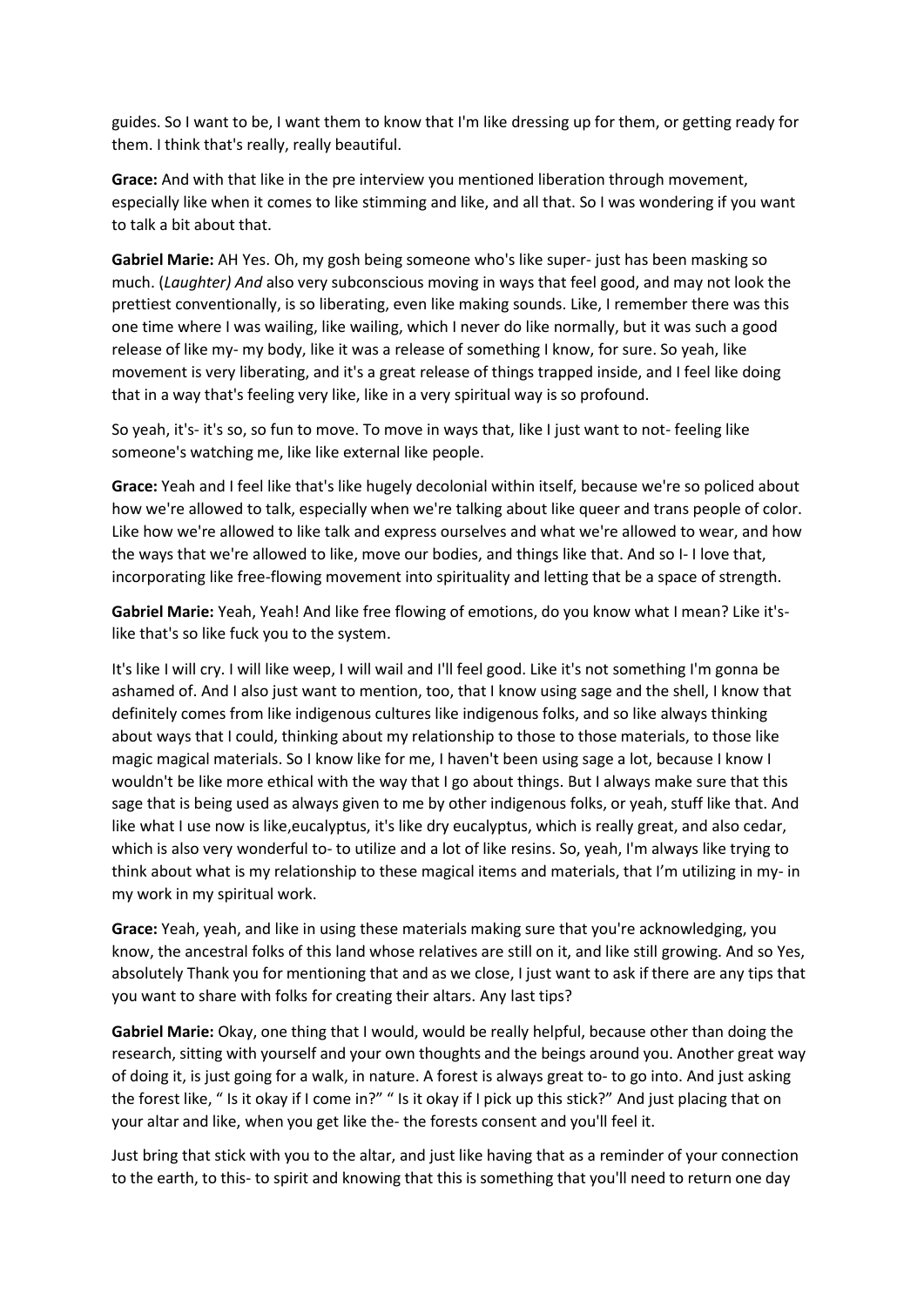kind of thing, and it's also just a reminder of like impermanence, and just the flow and cycle of stuff. Because nature is very much about that, cycles. And that's the great way of also building your altar, having that reminder.

**Ashiana:** Alright. Wonderful! Thank you so much, Gabriel, for that amazing walk through and tips. I'm sure a lot of listeners are gonna build their own altar. I'm super excited by, you know buildabout building my own. So thanks a lot for all these spiritual insights that's going to help us connect with our ancestors and culture.

**Gabriel Marie:** Sure, thank you, thank you both. Oh my goodness, I would love to even talk to you all more about this outside of the podcast, I want to learn more about how you navigate your own journeys, and experiences.

**Grace:** Also - quick comment, I love what you mentioned around, like when you go into the forest, and you're like asking for permission. And I just think that's so important of like you know of moving with humility, and- and trust in in the earth, and- and also to like the people who walk the earth before you. This part of it or whatever. So Yes, yeah, I think that that was beautiful. So thank you for sharing that.

**Gabriel Marie:** Thank you, thank you. Yeah you should try it's really fun. It's really fun. Just to be like like "Hey? Is it Okay, if I like, use this twig or this stone?" and use it as like way to- to meditate. It'sit's really it's very different. Like it hits different, then if you're not asking.. There's permission right?And also, like I'm going to return this back to the earth. Because things need to be returned some that something needs to be like, you can't just take. Like I'm always thinking like I just can't take like something needs to be return so like that whole practice is super helpful for me yeah.

**Grace:** And it like, like you mentioned it sort of reminds us of, like the cycle.

## **Gabriel Marie:** Yeah

**Grace:** Of life and of things growing and rebirthing, and being born and dying.

**Gabriel Marie:** Yeah, yeah, even in a winter, cause I know I was talking to I don't know, Destiny, if I can mention your name in this podcast, if not well I was talking to one of my staff... Oh yay! So, Destiny mentioned this, so I was talking to Destiny about going for nature walks during winter, and how it could be very like, Oh, like dismal, because it's like It's very wet. It's really grey outside, but something about seeing like trees with no leaves, seeing it very like kind of desolate sometimes is so beautiful because it's like the earth is sleeping and like, y'know what I mean? and it's just a reminder of that like, yeah, like we also- if the if that earth needs to rest and go to the cycle of rest, rebirth and like life and all that stuff, we also need to go through that, we need to experience, rest. Like if there are things to do it, I definitely need to do it too. So it's a great reminder of like Gabriel Marie, you need to rest, the earth is resting as well. The cycle is- you're not greater than the cycle. It's like you need to be kind of in flow with that.

**Grace:** Yeah, I think that that's such a beautiful like, and also like perspective of humility of like I'm not going to like, like sort of like breaking out of capitalism, and being like all these like sort of I- I don't want to use the word unnatural. But I'm going to use it. Unnatural ways of like pushing our bodies and ourselves to move and and- and all these things. And I love that like move at the- at thein time with like, nature.

**Gabriel Marie:** Yeah, Yeah, than'k you for that.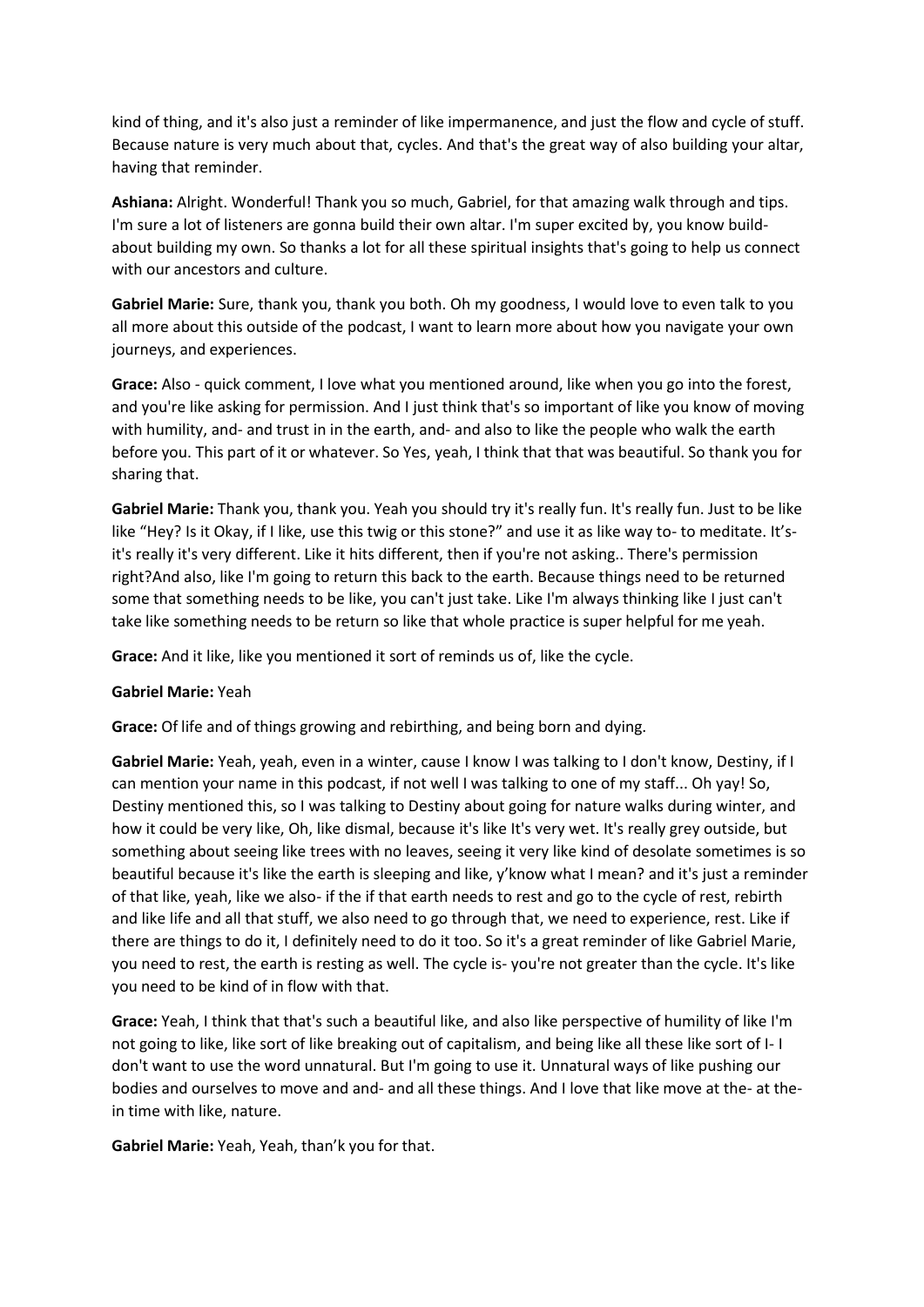**Ashiana:** Okay so as a closing question, after this whole conversation about spirituality and you also mentioned the respecting all the 4 elements that we- that is essential part of our life. So at this moment, what element are you connecting with the most?

**Gabriel:** Water, water, water, water, water. Yeah, I have very little water in my natal chart it's a lot of earth, and so water yeah.

**Ashiana:** Always water (*Laughter)*

**Gabriel Marie:** Mhhmmm

**Ashiana:** Like for most people.

**Gabriel Marie:** Yeah. Oh, yeah, no. It Yeah Our bodies are made up of so much water, so it kind of makes sense yeah also

**Grace**: also it's winter so there's water everywhere now.

**Gabriel Marie**: Now. Exactly.

**Ashiana**: yeah. But I like water in water warm not snow form. *(Laughter)* Too much snow here. I know it's water but -

**Gabriel Marie**: So water. I associate water with like tears, and I know like people have been mentioning, like I've been witnessing a lot of tears and I think that's so nice, cause like tears are like medicine. It's like so healing, and so is good and sometimes I'm so scared to it to- to cry to like ,let that medicine flow. So I want to get more in touch with water, and the medicine that comes from the tears.

**Ashiana**: Because it's the month of February, only recently, we just figured out that we both are Aquarians (Aquarius). Grace and I.

**Grace:** Yes, water bearers.

**Ashiana:** Yes, we are the water bearers, and the queer Aquarians.

**Gabriel Marie**: Wow! it's so weird because aquariums are air signs.

**Ashiana**: I know I you don't know how disappointed I was when I found that out at the age of 10, or something you know first I was so proud about being in aquarian, because I connected with the water like since I was a child with rain, because where I am from, there's lots and lots of rain. There's monsoon. And I'll also just fell in love with my- with rain. And so I was very connected to waters ince I was a kid, and then I was like yes, I am an aquarian I'm the water bearer. It's only like you know, a year or something after, I looked into like what it is actually is and it's like sign? Air? What no!

(Laughter)

**Gabriel Marie**: Also you, you both still are the water bearers so you're still bearing water.

**Grace**: I feel your disappointment ashiana. I felt the same.

**Ashiana:** Mhmms.

Music Interlude 10 seconds

Increases in volume, Decreases volume